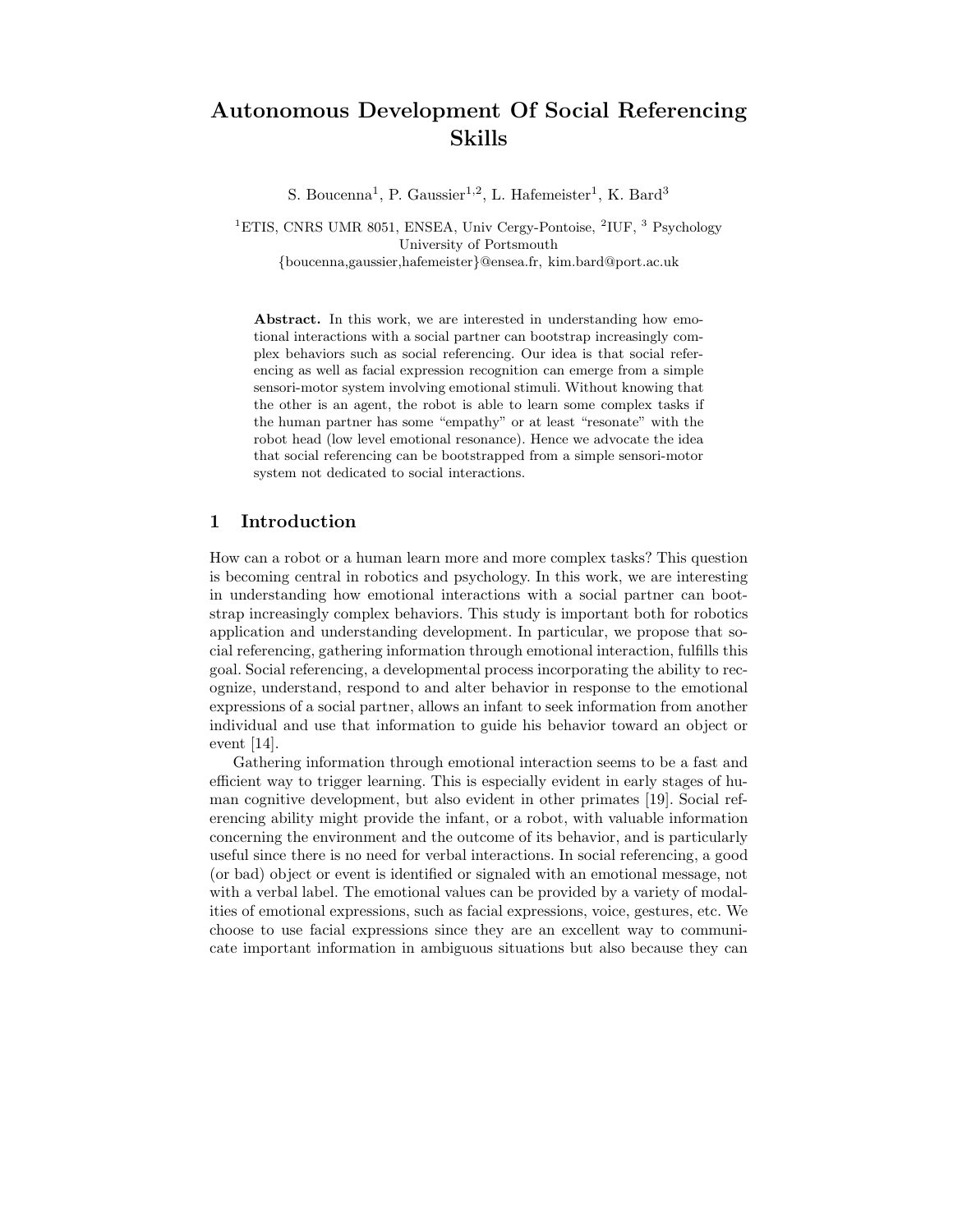be learned autonoumously very quickly [4]. Our idea is that social referencing as well as facial expression recognition can emerge from a simple sensori-motor system. All the work is based on the idea of the perception ambiguity: the inability at first to differentiate our own body from the body of others if they are correlated with our own actions. This perception ambiguity associated to a homeostatic system is sufficient to trigger first facial expression recognition and next to learn to associate an emotional value to an arbitrary object. Without knowing that the other is an agent, the robot is able to learn some complex tasks. Hence we advocate the idea that social referencing can be bootstrapped from a simple sensori-motor system not dedicated to social interactions.



Fig. 1. Experimental set-up for social referencing. The robot relies upon the use of its expressive head which is also able to recognize facial expressions. the robotic arm will reach the positive objects and avert the negative objects after emotional interactions with a human partner.

# 2 Overview

Our social referencing experiment (fig. 1,2) has the following set-up: a robotic head having one camera is able to recognize facial expressions and another camera is turned toward a workspace where a Katana arm is able to reach an object. As a consequence, the robot (head plus arm) can interact with the environment (human partner) and can manipulate objects. In the developed architecture, the robot learns to handle positive objects and to avoid negative objects as a direct consequence of emotional interactions with the social partner. The robotic head learns to recognize emotional facial expressions (sadness, joy, anger, suprise and neutral face) autonomously [4]. The internal emotional state of the robot triggers one specific expression and the human mimicks the robot face to face. The robot can learn to associate its internal emotional state with the human's facial expression. The robot associates what it is doing with what it is seeing. After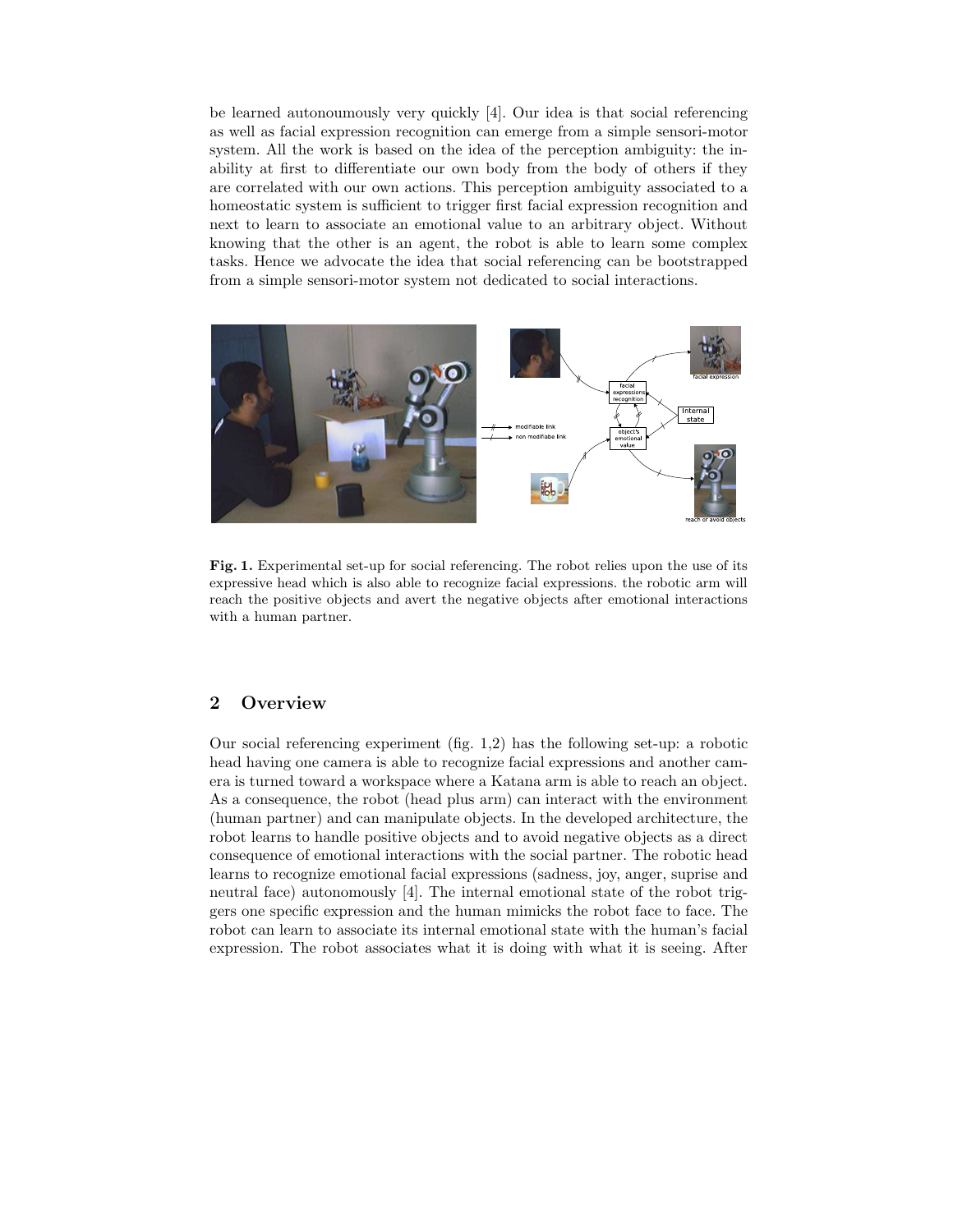few minutes of real time learning (typically less than 3 minutes), the robot is able to recognize the human facial expressions as well as to mimick them. In



Fig. 2. Social referencing model. Social referencing emerging from the sensori-motor interactions between facial expression recognition, objects emotional value and visuomotor learning. A simple sensori-motor architecture is able to learn and recognize the facial expressions, and then to discriminate between facial/non facial stimuli. Using a simple chain of conditioning, the robot learns the emotional value of an object as a result of the interactions with the human (face discrimination). The robot focuses on an object using a visual attention processus (Gabor filters, color). After a visuo-motor learning, the robot arm reaches or avoids some objects in the workspace thanks to the self generated reinforcement signal A(emotional value coming from the facial expression recognition). A is built as the result of the facial expression recognition (with  $A_1$  neuron corresponding to happy facial expression, the  $A_2$  neuron corresponding to angry facial expression)

parallel, the eye-arm system can learn throw visuo-motor asociation to reach several positions in the workspace [1]. A reinforcing signal is used to reach or avoid a position in the workspace [9]. The signal can be an emotional signal (e.g joy facial expression is a positive signal and an angry facial expression is a negative signal).

The tested scenario is the following: The robot is in a neutral emotional state, a human displays a joy facial expression in the presence of an object,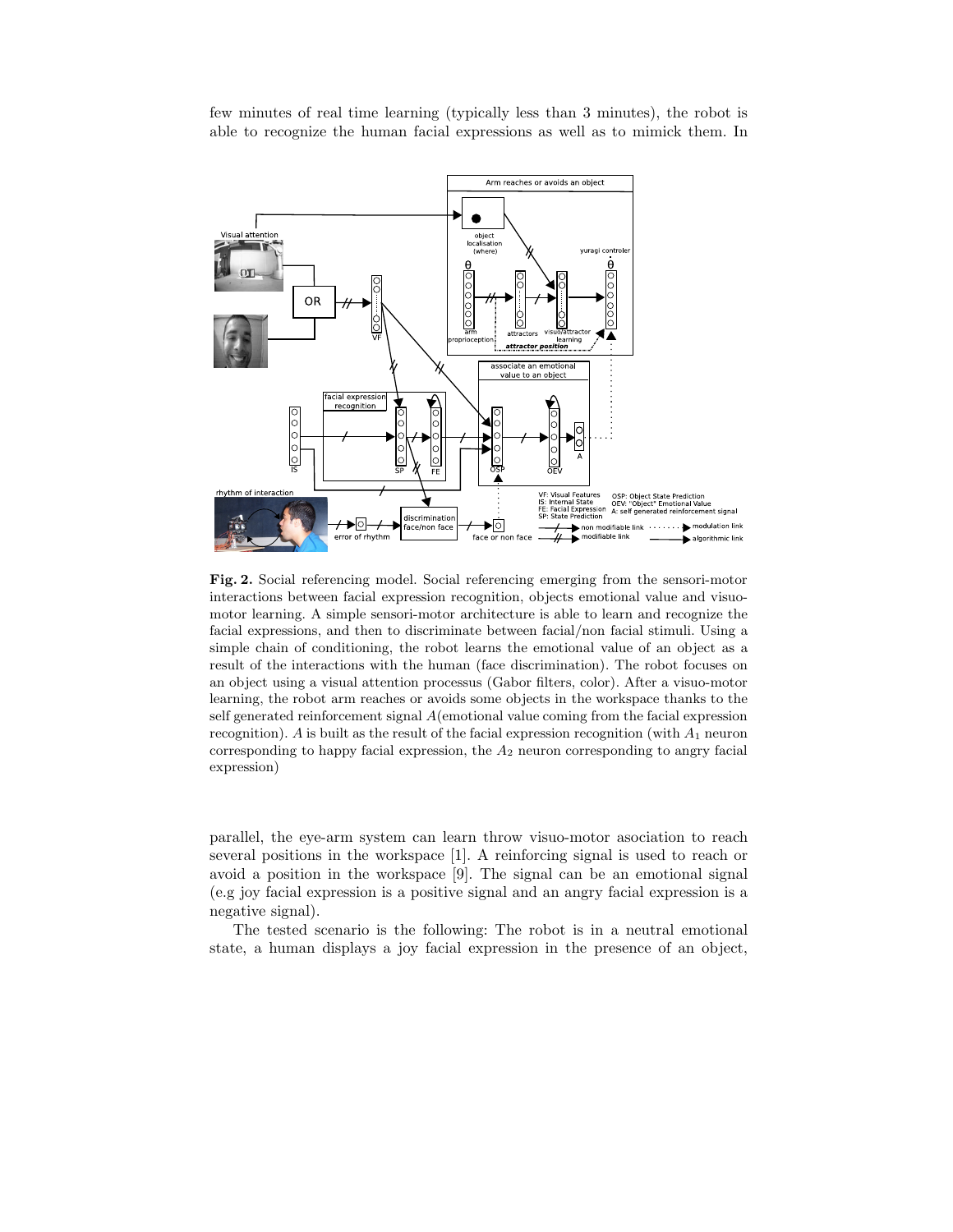consequently the robot moves to a joy state and associates a positive value to the object. On the contrary if the human displays an anger facial expression, the value associated to this object is negative. The robot arm can handle or avoid the objects according to their associated emotional value. In other words, the emotional value associated to the object is the reinforcing signal that the arm uses so as to move.

In the following paper, we will see a developmental approach of the social referencing namely: the development of facial expressions recognition, the association of emotional value to an object and finally an aspect of motor control according to emotional stimuli.

#### 3 Online learning of facial expression recognition

At this stage of the development, the robot must be able to recognize and understand the caregiver facial expressions. We summarize here an architecture that we developped for online learning of facial expression recognition. A simple sensory-motor architecture is able to express several emotions and to recognize online the facial expression of a caregiver if this latter naturally tends to imitate the system or to resonate with it. In particular, we showed that autonomous learning of face/non face discrimination is more complex than the facial expression recognition [4].

Using the cognitive system algebra [11], we showed that a simple sensorymotor architecture based on a classical conditioning paradigm [20, 2] can learn to recognize facial expressions online. Furthermore, the dynamics of the humanrobot interaction bring important but non explicit signals, such as the interaction rhythm that helps the system to perform the face/non face discrimination. The interaction rhythm is used to allow first a robust learning of the facial expression without face tracking and next to perform the learning of the face/non face discrimination. Psychologists underline the importance of the synchrony during the interaction between the mother and the baby [7]. If a rhythmic interaction between baby and mother involves positive feelings and smiles (positive reward), a social interaction interuption involves negative feelings (negative reward). In our case (following [1]), the rhythm is used as a reward signal. It provides an interesting reinforcement signal to learn to recognize an interacting partner(face/non face).

We adopt the following experimental protocol: the facial expressions of the robotic head have been calibrated by FACS experts [8]. In the first phase of interaction, the robot produces a random facial expression during 2s (among the following: sadness, happiness, anger, surprise), then returns to a neutral face during 2s to avoid human misinterpretations of the robot facial expression (same procedure as in psychological experiments). The human subject is explicitely asked to mimic the robot head (even without any instruction, psychologist have shown that the human subject resonates with the facial expressions of the robot head [17]). This first phase lasts between 2 and 3 minutes depending on the subject "patience". Then, in the second phase, the random emotional states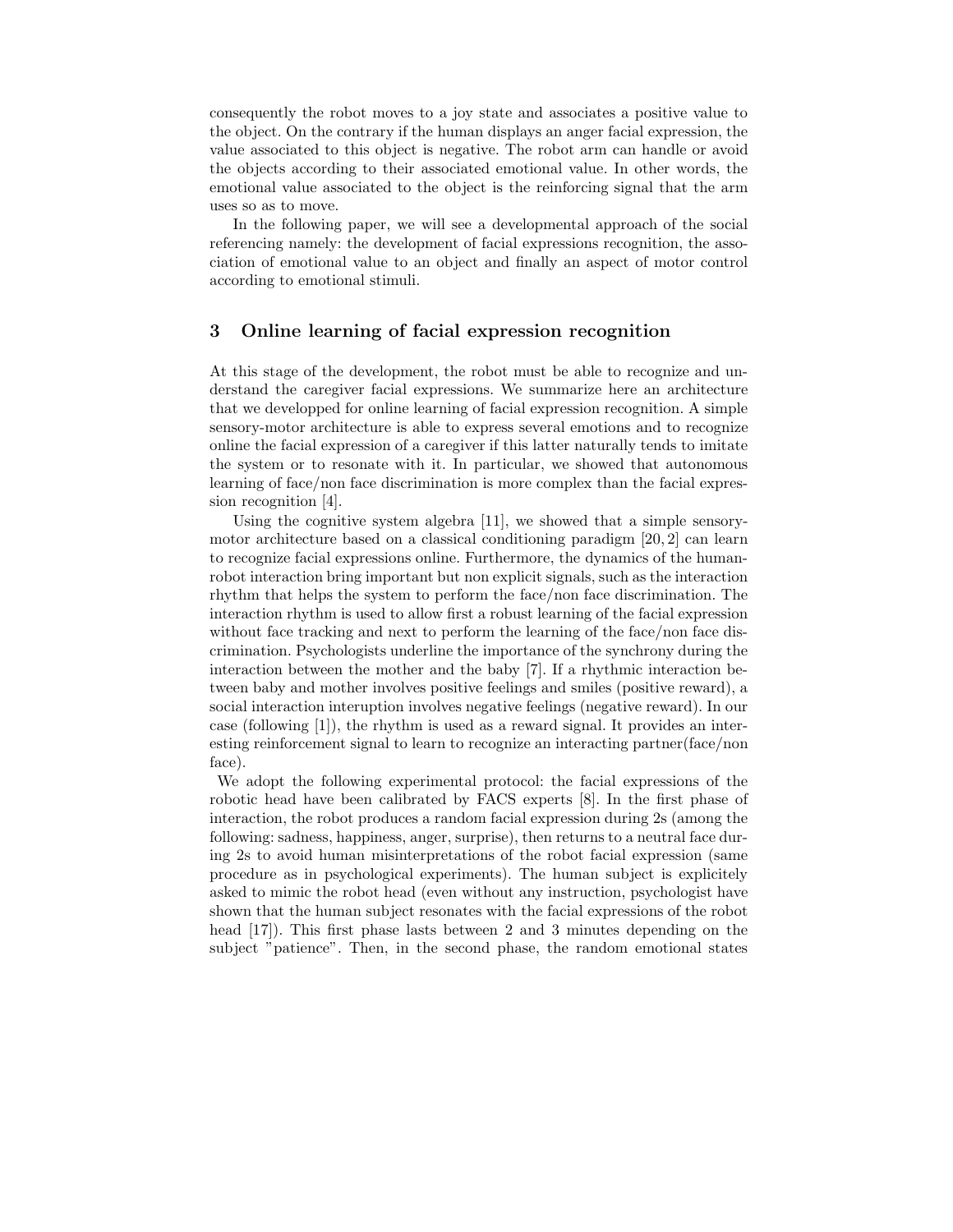

Fig. 3. a)The global architecture is able to recognize and imitate a facial expression and to perform a face/non face discrimination.A visual processing allows to extract sequentially the local views. The *internal state prediction* learns the associations between the local views and the internal state. b)Temporal activity of the neurons associated to the triggering of the different facial expressions when the robot imitates the human (after learning).

generator is stopped. After the N.N (Neural Network) has learned, the robot mimics the human partner facial expressions. This architecture (see fig. 3) allows the robot to recognize the subjects visual features and to learn if these features are correlated with the robot own facial expressions. Moreover, another sub network learns to predict the interaction rhythm allowing the robot to detect if an interacting agent (a human) faces the robot head. In this case, the facial expression recognition is a bootstrap to discriminate face from non face images. At the end of this development stage, the robot head is able to recognize and understand the emotional facial expressions. They can now be seen as a way to communicate.

#### 4 Associating an emotional value to an object

After the human partner has imitated during 2 to 3 minutes the robot head, the robot is able to recognize and display the human facial expressions. As soon as this learning is performed, the human can interact with the robotic head to associate an emotional value to an object (positive or negative). The emotional expression is a way to communicate, that will help the robot to interact with objects according to the human will.

The N.N processes (see fig. 2) in the same way signals from the robot's internal state and infomation correlated with this internal state. An internal state can trigger a robot facial expression and a human facial expression can trigger also the robot facial expression. In case of conflict, the weights from the internal state to control the facial expression are higher than those coming from the facial expression recognition. That allows to prefer the display of the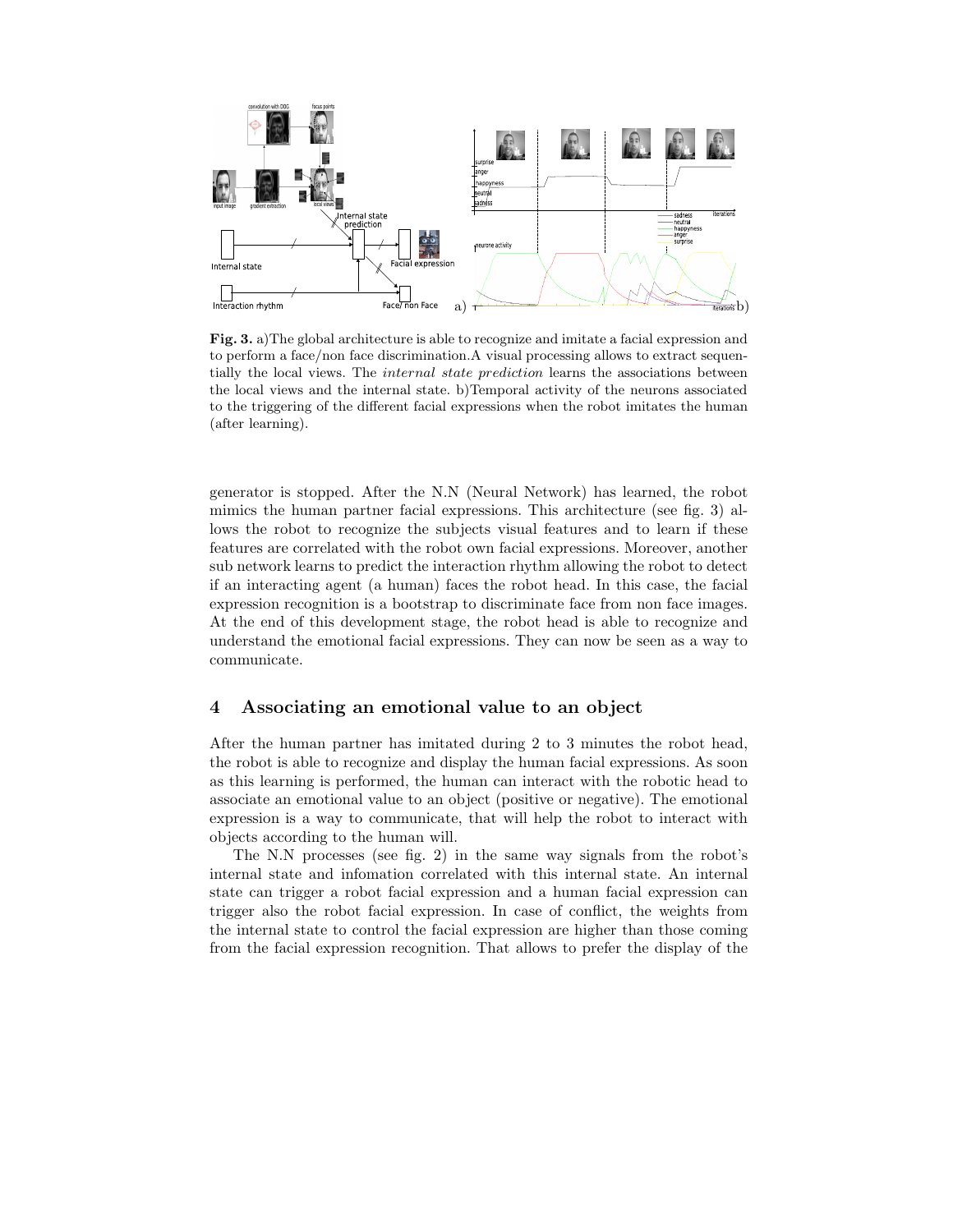internal state rather than facial expression recognition (this is an apriori to avoid the use of much more complex structures that could be useful to allow a volontary control of the facial expression). In the absence of the internal state, the recognized facial expression induces an internal state which is associated with the object (a simple conditionning chain: fig. 2). Classical conditioning is used to perform the association between the emotional value that the human transmits and some areas of the image. The attentional process used in this model is very simple (see  $[12, 6]$  for more information), the robot focuses on colored patches and textures (fig. 4). When focusing on an object, the robot extracts some focus points and associates the recognition of the local view surrounding each focus point with the emotional value of the robot. The focus points are the result of a DOG (Difference of gaussian) filter convolved with the gradient of the input image. This process allows the system to focus more on corners or end of lines in the image. Its main advantages over the SIFT [15] method are its computational speed and the few number of needed focus points. One after another, the most active focus points are used to compute local views (a log polar<sup>1</sup> transform centered on the focus point and its radius is 20 pixels). Each local view is learned



Fig. 4. Visual attention. The system focuses on some relevant features of the image. A saliency map is performed in order to focus an interesting area in the image. Visual primitives are calculated independently (gabor filters, color detector), a fusion of these primitives is performed in order to find the area that the robot must analyze.

by a  $VF_i$  (Visual Features) neuron:

$$
VF_j = net_j.H_\theta(net_j) \qquad \theta = max(\gamma, \overline{net} + \sigma_{net})
$$
 (1)

$$
net_j = 1 - \frac{1}{N} \sum_{i=1}^{N} |W_{ij} - I_i|
$$
\n(2)

<sup>1</sup> The local polar transform increases the robustness of the extracted local views to small rotations and scale variations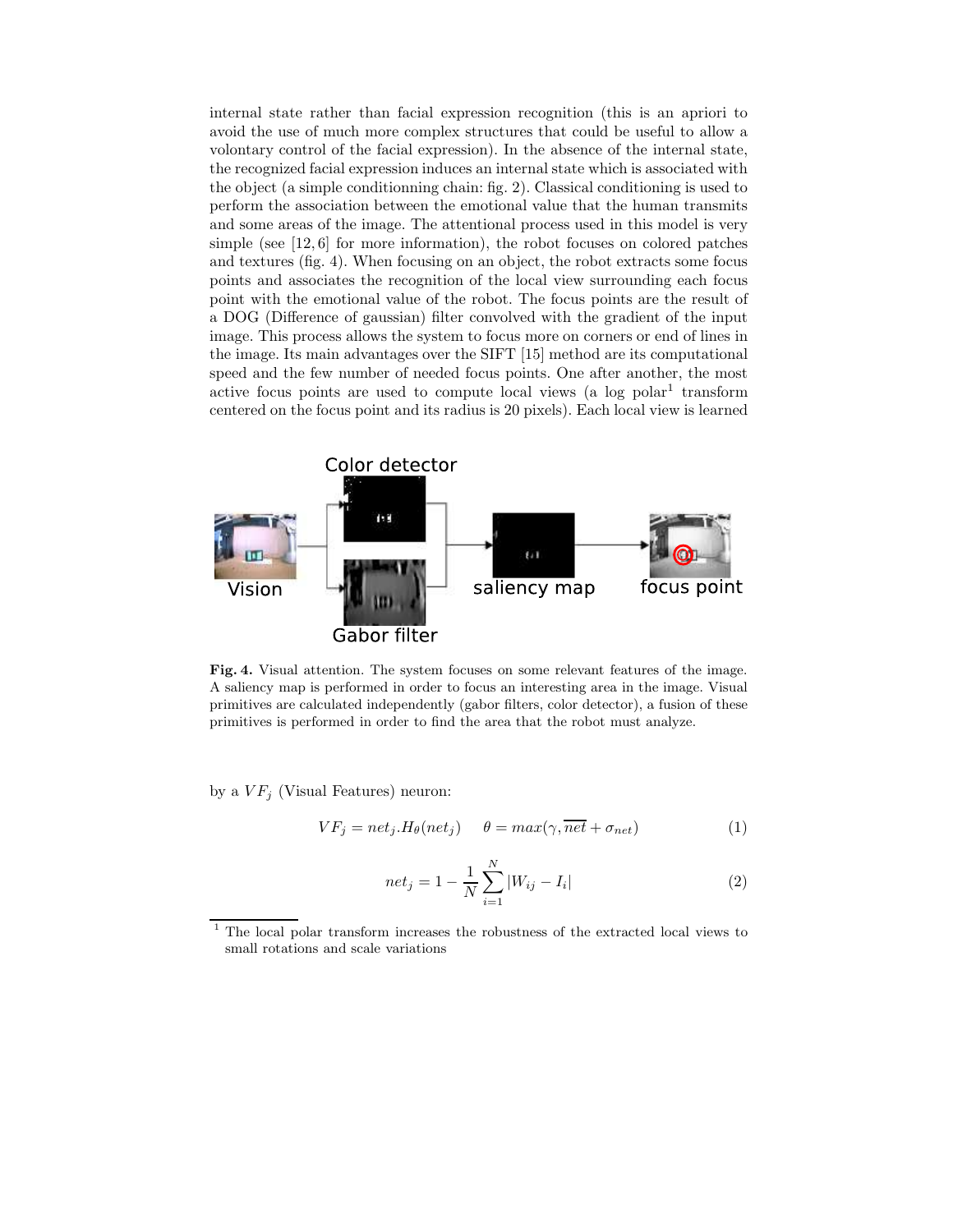$VF_j$  is the activity of neuron j in the group VF.  $H_{\theta}(x)$  is the Heaviside function<sup>2</sup>.  $\gamma = 0.95$  is the vigilance (if the prototype recognition is below  $\gamma$  then a new neuron is recruited).  $\overline{net}$  is the average of the output,  $\sigma_{net}$  is the standard deviation,  $I$  is the input image  $(N \text{ size of } I)$  and  $W$  are the weights between I and  $VF$ . The learning rule for the local view categorization allows both one shot learning and long term averaging. The modifications of the weights W are computed as follow:

$$
\Delta W_{ij} = \delta_j{}^k (a_j(t)I_i + \epsilon (I_i - W_{ij})(1 - VF_j))
$$
\n(3)

with  $k = ArgMax(VF_i)$ ,  $a_i(t) = 1$  only when a new neuron is recruited otherwise  $a_j(t) = 0$ ,  $\delta_j^k$  is the Kronecker symbol<sup>3</sup> and  $\varepsilon = 0.001$  is a positive constant inferior to 1. When a new neuron is recruited, the weights are modified to match the input (term  $a_i(t)I_i$ ). The other part of the learning rule  $\varepsilon(I_i - W_{ij})(1-V F_i)$ is used to average the already learned prototypes. The more the input will be close to the weights, the less the weights are modified. Conversely the less the inputs will be close to the weights, the more they are averaged. If  $\varepsilon$  is chosen too small then it will have a small impact. Conversely, if  $\varepsilon$  is too big, the previously learned prototypes can be forgotten. With this learning rule, the neurons in the  $VF$  group learn to average the prototypes of objects.

The object state prediction  $(OSP)$  group associates the activity of VF with the recognized facial expression  $(FE)$  by the robot (simple conditioning mechanism using the Least Mean Square rule [22]):

$$
OSP_j = \sum_i w_{ij} \cdot VF_i \qquad \Delta w_{ij} = \epsilon_1 \cdot VF_i \cdot (FE_j - OSP_j) \tag{4}
$$

OSP corresponds to the object emotional value for one focus point and  $w_{ij}$  is the synaptic weights between  $VF$  and  $OSP$ .  $OEV$  (object emotinal value) corresponds to a short term memory. OEV is used to recursively sum and filter on a short period  $(N < 1)$ , the emotional value *OSP* associated with each explored local view. OEV corresponds to the emotional value to object (accumulation of all focus points), the  $OEV_i$  highest activity triggers the  $i^{th}$   $(0 < i \leq 5)$  emotional value ( $WTA$  mechanism). After learning, the associations between  $VF$  the view recognition and OSP the emotional state are strong enough to bypass the low level reflex activity coming from the  $FE$ . Each focus points has an emotional value  $(OSP)$  and  $OEV$  is the accumulation of all focus points which corresponds to the object emotional value:

$$
OEV_i = OSP_i + N.OEV_i \tag{5}
$$

<sup>2</sup> Heaviside function:

$$
H_{\theta}(x) = \begin{cases} 1 \text{ if } x > \theta \\ 0 \text{ otherwise} \end{cases}
$$

<sup>3</sup> Kronecker function:

$$
\delta_j{}^k(x) = \begin{cases} x \text{ if } j = k \\ 0 \text{ otherwise} \end{cases}
$$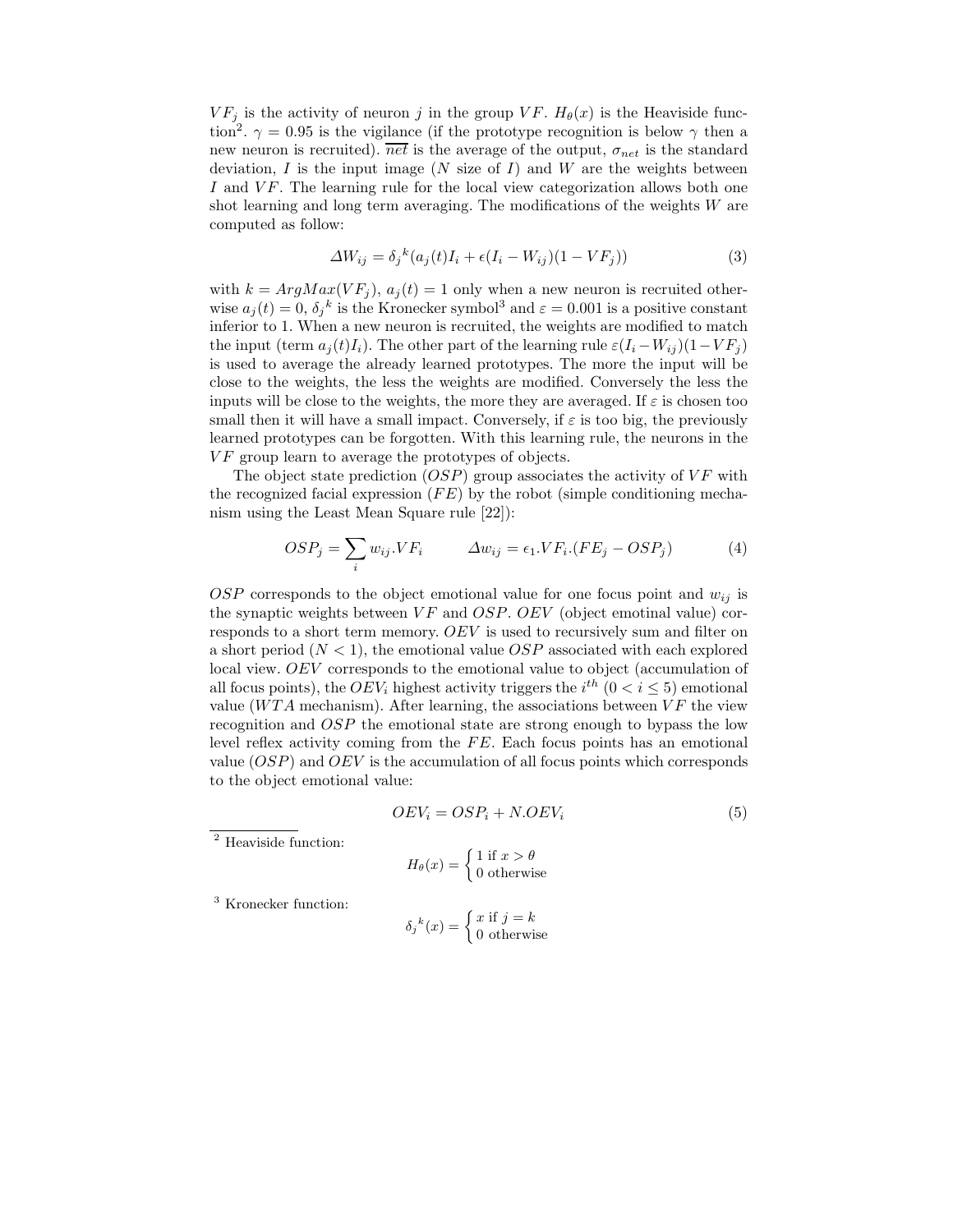At this stage of development, the robot is able to use the emotional facial expression of the human partner in order to assign an emotional value to an object. As a result of the interaction with the partner, the robot recognizes and understands the human's expression in the aim of disambiguating some situations (a new object in the workspace).

#### 5 Visuo-motor learning and Yuragi Controler

At this stage of the development, the robot must be able to modulate his behavior as the result of the emotional interaction. After visuo-motor learning (learning between the extremity of the arm and the proprioception), several positions in the workspace are reached by the robot arm [1]. One visual position corresponds to one or several motor configurations (e.g attractors). These attractors pull the arm in an attraction basin (the position target). This control is performed with a dynamical system to smooth the trajectory [9]. This dynamical system also uses a reinforcing signal in the aim of attaching a lot of or little importance to some attractors, for instance a reward can be given if the arm follows the right direction, otherwise a punition. The reinforcing signal can be emotional (joy facial expression as a positive signal and angry facial expression as negative signal). Following[9] attractor selection model can be represented by Langevin equation as:

$$
\tau_x \dot{x} = f(x) * A + \epsilon \tag{6}
$$

where x and  $f(x)$  are the state (arm proprioception)and the dynamics of the attractor selection model,  $\tau_x = 0.1$  is time constant and  $\epsilon$  represents noise. A is the reinforcing signal which indicates the fitness of the state x to the environment and controls the behavior of the attractor selection model. That is to say,  $f(x)*A$ becomes dominant when the activity is large, and the state transition approaches deterministic behavior (converge towards the goal). On the other hand, the noise  $\epsilon$  becomes dominant when the activity is small and the state transition becomes more probabilistic.

$$
f(x) = \sum_{i=1}^{n_a} N_i \frac{(X_i - x)}{||X_i - x||}
$$
 (7)

$$
N_i = \frac{g_i(x)}{\sum_{j=1}^{n_a} g_j(x)}\tag{8}
$$

$$
g_i(x) = exp{-\beta ||X_i - x||^2}
$$
\n(9)

With  $n_a$  the number of selected attractors,  $X_i$  (i=1, ...,  $n_a$ ) a vector reprensenting the center of the i-th attractor and the function  $N_i$  a normalized Gaussian. The behavior of this system is such that the arm approaches to the nearest attractor.

Figure 5 shows the important steps of the social referencing model. Figure 5a shows the object's emotional value associated with the facial expressions of the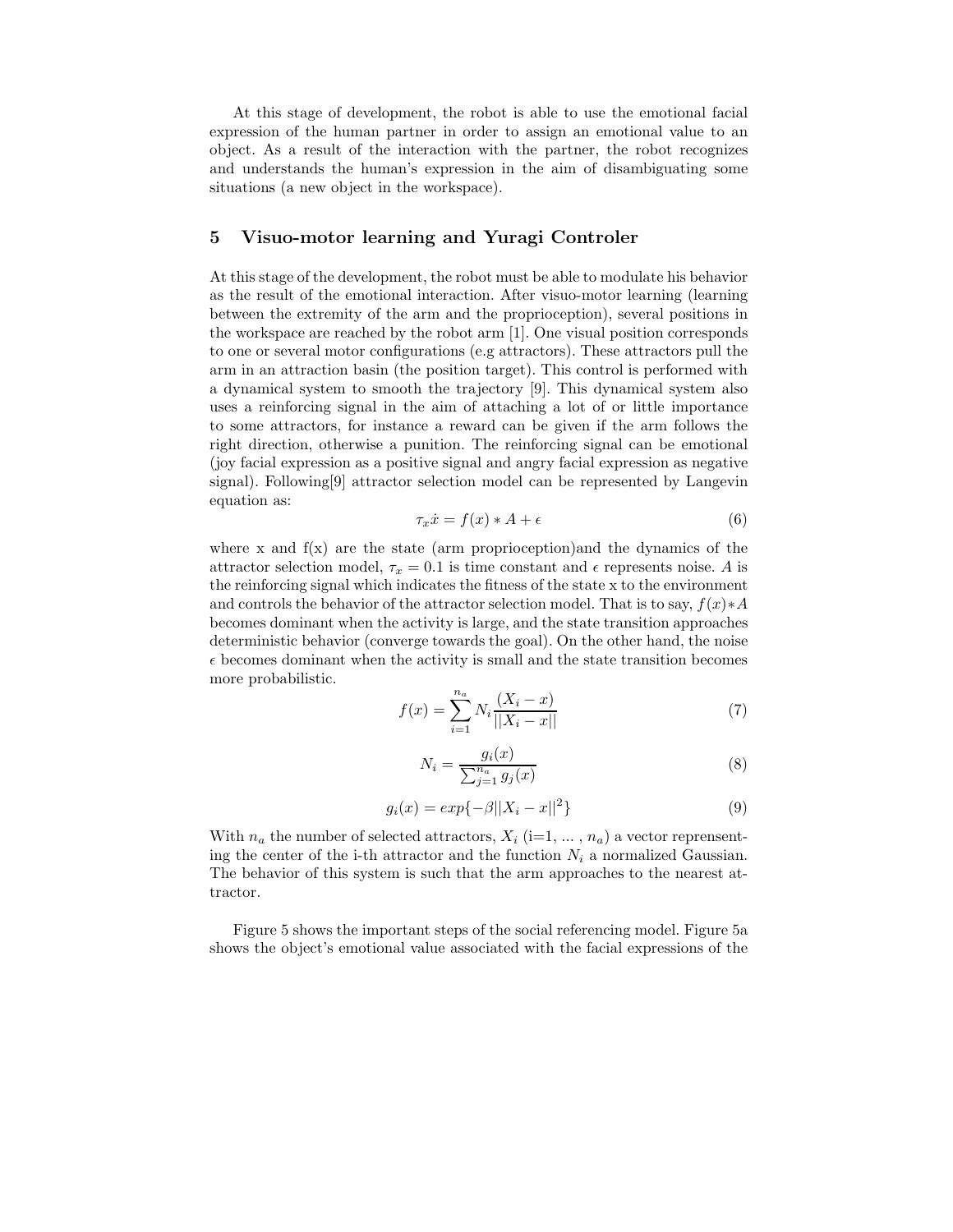

Fig. 5. These curves show: a) the emotional value transmits to the object thanks to the interaction with the human's partner (before  $T_1$  human transmits a positive value after  $T_1$  the human transmits a negative value) b) the speeds of each arm's motor (6 degrees of freedom) c) the distance to the object d) the robotic arm trajectories from different starting points: the arm is able to reach the object associated with the happy facial expression and avoid the object when it is associated with the angry facial expression.

human partner. Before  $T_1$ , the partner displays a happy facial expression in presence of the object,the human associates a positive emotional value to this object  $(A_1$  is activated). We can see (fig. 5b,5c) more the distance between the gripper and the object decreases more the speed of the arm's motors decreases in order to tend to 0 when the object is reached. After  $T_1$ , the human partner displays an angry facial expression (transmits a negative value), the object value is modified (negative emotional value,  $A_2$  is activated). We can see that the emotional value is now negative although, due to noise, the positive emotional value is high. This shows the learning robustness to the noise. Now, the arm avoids the object as if the object appears to be "dangerous" to the robot.

At this development stage, the robot can reach an object if the self generated reinforcing signal A is positive (the emotional value is positive) and avoid an object if  $\vec{A}$  is negative (the emotional value is negative). The human emotional expression is able to communicate an emotional value to an object (for instance a dangereous object or a interested object) and moreover can modulate the robot behavior.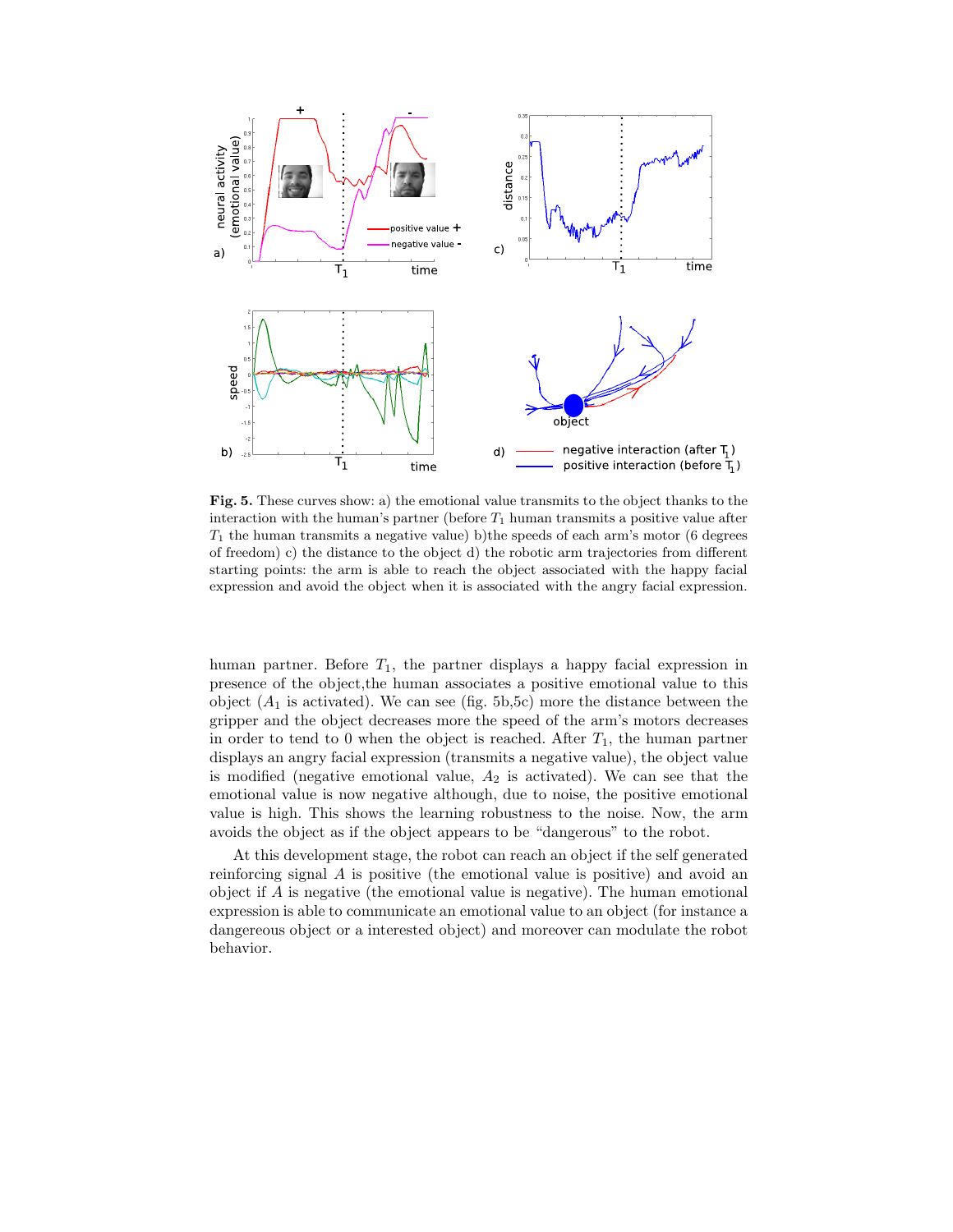# 6 Conclusion

This work suggests the robot/partner system is an autopoietic social system [16] in which the emotional signal and empathy are important elements of the network to maintain the interaction and to allow the learning of more and more complex skills for instance the social referencing. The emotional facial expression is an excellent way to communicate in some ambiguous situations. The relationship between the robot and the partner is improved because an emotional communication can exist. It allows the robot to learn and manipulate an object. This work also emphasizes that the recognition of the other is built through interaction.

Social cognition, including social referencing, may have a stronger emotional foundation and less of a need for complex cognition, than previously thought (e.g. [3]). New neuropsychological studies of the mirror system in emotions[13], the neural basis of intersubjectivity (e.g. [10]) and the current study highlight the important role played by emotion in the developmental emergence of social referencing.

To our knowledge, this is the first system that autonomously learns a coupling between emotion (facial expression recognition) and sensory-motor skills. We developped a real self-supervised developmental sequence contrary to others autors [5, 21]. Here, we don't solve the question of joint attention which is an social referencing skill. Joint attention may also be reached using a learning protocol similar to Nagai[18] (developmental model for the joint attention). We think this approach can provide new interesting insights about how humans can develop social referencing capabilities from sensorimotors dynamics. In contrast to current developmental theory that social referencing is a complex cognitive process of triadic relations, the current work suggests 1) the primacy of emotion in learning, 2) the simple classical conditionning mechanisms by which anothers emotional signal assumes identity with internal emotional states, and 3) a simple system of pairing internal emotional state with object-directed behavior. To improve the functioning of the system, there may be a need to modulate the internal emotional state as a function of intensity of emotional expressions, and to modulate the behavior to the object in accordance, e.g an intense angry expression might involve withdrawing, an intense happy expression might involve picking up more quickly. On going work suggest it might be possible.

Acknowledgments The authors thank J. Nadel, M. Simon and R. Soussignan for their help to calibrate the robot facial expressions and P. Canet for the design of the robot head. Many thanks also to L. Canamero for the interesting discussions on emotion modelling. This study was supported by the European project "FEELIX Growing" IST-045169 and also the French Region Ile de France (Digiteo project). P. Gaussier thanks also the Institut Unisersitaire de France for its support.

## References

- 1. P. Andry, P. Gaussier, S. Moga, J.P. Banquet, and J. Nadel. Learning and communication in imitation: An autonomous robot perspective. IEEE transactions on Systems, Man and Cybernetics, Part A, 31(5):431–444, 2001.
- 2. C. Balkenius and J. Moren. Emotional learning: a computational model of the amygdala. Cybernetics and Systems, 6(32):611–636, 2000.